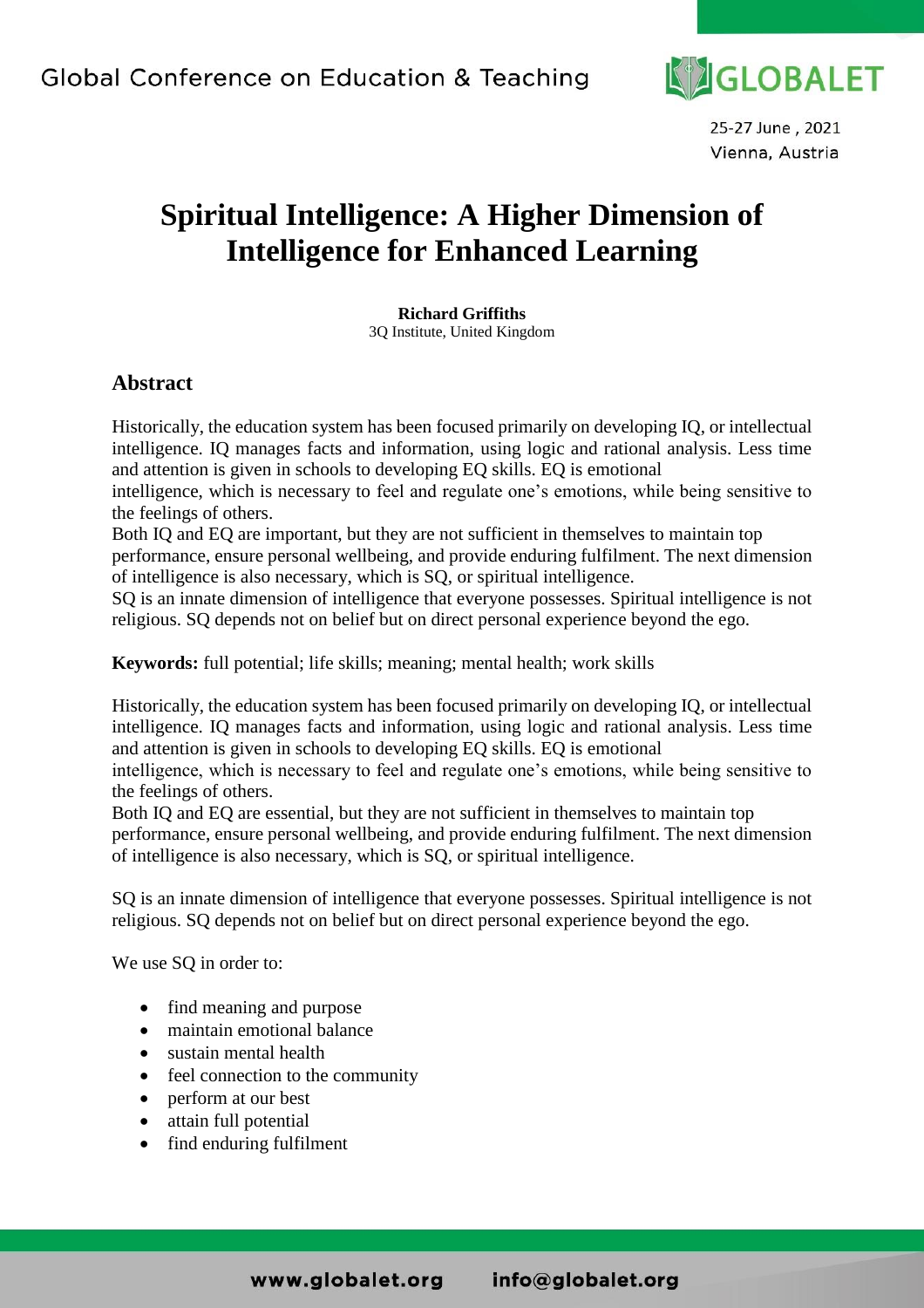

25-27 June, 2021 Vienna, Austria

## **Scientific Basis**

SQ has a scientific basis founded on a general theory of intelligence based on the human operating system, combining findings from four independent fields of scientific research: cognitive psychology, transpersonal psychology, psychoanalysis, and neuroscience (1):

### **[Cognitive Psychology](http://en.wikipedia.org/wiki/Cognitive_psychology)**

Studies in cognitive psychology have established the benefits of Mindfulness training (MBCT), with particular reference to anxiety and depression (2). These studies confirm that the state of presence can be identified neurologically, experienced repeatedly, and verified intersubjectively. Consequently, such studies have established that the distinct sense of self experienced in presence, associated with being consciousness itself (or the soul), qualifies as a valid subject of scientific investigation.

### **[Psychoanalysis](http://en.wikipedia.org/wiki/Psychoanalysis)**

Early studies in psychoanalysis demonstrated that object-relations are the means by which personal identity is established (3)(4). This observation was originally documented a long time ago by ancient traditions of spiritual wisdom, notably by Vedanta and Buddhism (5)(6). Nevertheless, in the western intellectual tradition, this finding was first confirmed by Freud in his founding work on psychoanalysis at the turn of the twentieth century. More recent psychoanalytic studies of object-relations confirm that the ego grows by means of identifying with states of body and mind at the object-pole of attention (7).

### **[Transpersonal Psychology](http://en.wikipedia.org/wiki/Transpersonal_psychology)**

Findings in transpersonal psychology, as confirmed by countless meditators over thousands of years, verify that consciousness itself, which is free from identification with objects of attention, experiences the qualities traditionally ascribed to the soul. The energy of consciousness itself, which is known as spirit, is experienced at the subject-pole of attention in moments of presence, in the form of wisdom, compassion, integrity, joy, love, creativity, and peace (8). Spirit is the source of spiritual intelligence (9).

### **[Neuroscience](http://en.wikipedia.org/wiki/Neuroscience)**

Neurological studies have established that the experience of presence is associated with hemispheric synchronisation and whole-brain activation at a frequency of 40Hz (10). At this frequency part-brain functions from both hemispheres are integrated into the field of the whole brain, thus combining mind, self, and world into a meaningful whole (11). 40Hz whole-brain activation therefore correlates neurologically with spiritual intelligence. Neuroscience thus confirms that SQ is hard-wired in the human brain. However, SQ rarely occurs spontaneously. Therefore, it's necessary to activate SQ intentionally, in order to experience the benefits of spiritual intelligence in daily life. The 3Q method instantly activates spiritual intelligence intentionally and can be used in any situation, including in adverse circumstances (12).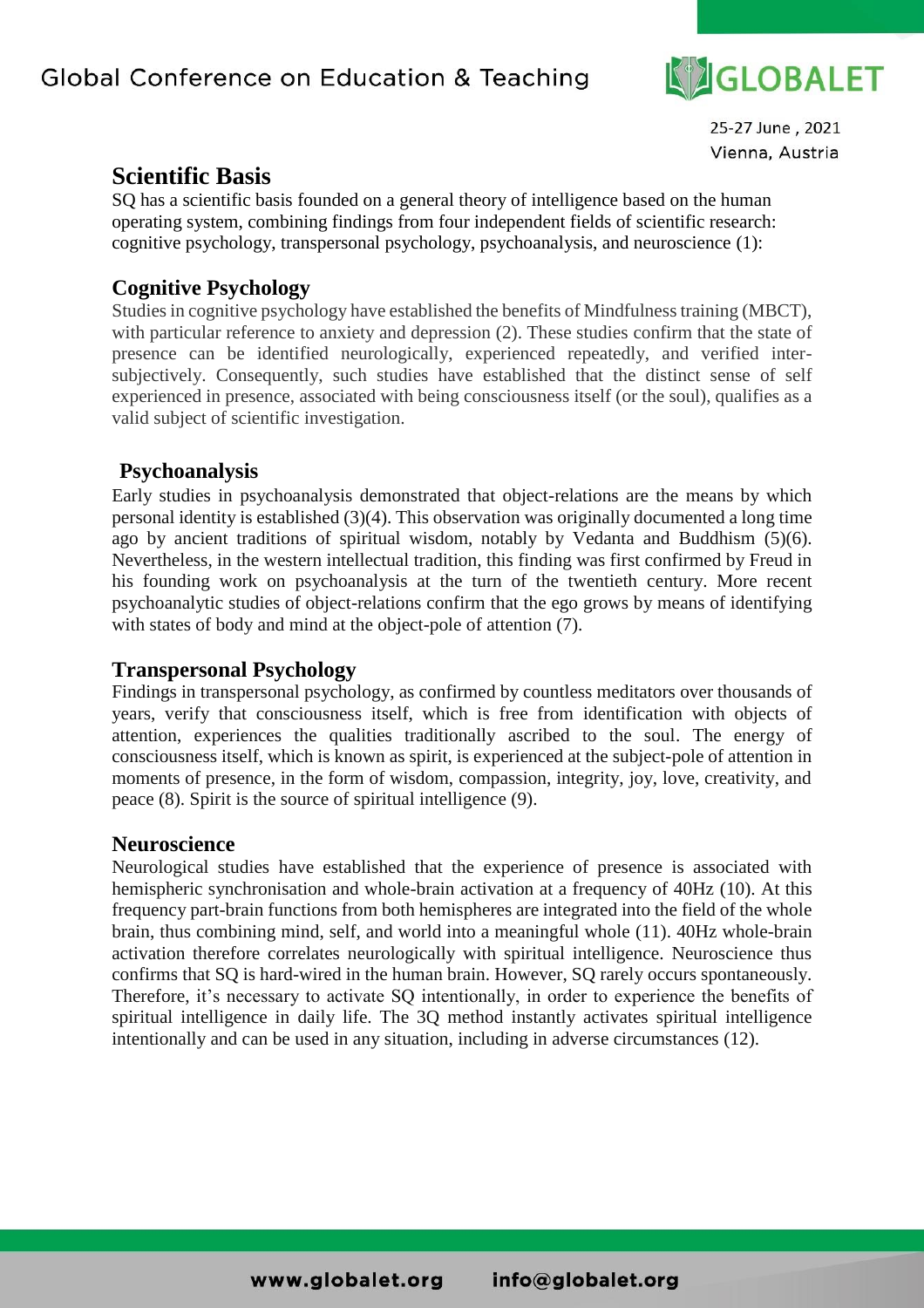

25-27 June, 2021 Vienna, Austria

## **Human Operating System**

Just as a computer and a phone have an operating system, so does our own awareness. The twin poles of attention represent the basic operating system of human awareness. The twin poles of attention are the subject-pole and the object-pole (13). At the object-pole is everything we are aware of, including thoughts, emotions, beliefs, perceptions, memories, hopes, ideas, self-image, etc. At the subject-pole of attention is consciousness itself.

The ego is identified with the object-pole of attention, and the soul is identified with the subjectpole of attention. The ego is the false self. The ego is founded on identification with the body and mind at the object-pole of attention. The ego exercises IQ and EQ but has no access to SQ. The soul is your true self. The soul is founded on identification with consciousness itself at the subject-pole of attention. The soul exercises IQ and EQ with SQ.

Being the ego means identifying with your thoughts and emotions and experiencing yourself as being your body and mind. The ego feels dissatisfied and insufficient, and constantly seeks satisfaction elsewhere, in the next experience, using this moment as a means to the next, and reacting to each moment from a state of lack.

Being the soul means experiencing yourself as being consciousness itself. The native qualities of consciousness itself are experienced at the subject-pole of attention in moments of presence, in the form of wisdom, compassion, integrity, joy, love, creativity, and peace. Consequently, the soul does not seek satisfaction elsewhere, in the next experience, because the soul is already happy, and therefore does not use this moment as a means to the next. Instead of reacting from a state of lack, the soul responds in each moment from a state of prior fulfilment.

The ego and the soul use IQ and EQ for different purposes. The ego uses IQ and EQ for personal gain, in the constant search for compensation for the inevitable dissatisfaction of being the ego. But the intelligence of the soul has a different purpose. SQ uses IQ and EQ for the benefit of all, to express the native qualities of consciousness itself, which are experienced at the subjectpole of attention in moments of presence, in the form of wisdom, compassion, integrity, joy, love, creativity, and peace.

## **Now and in the Future**

Some schools are now beginning to incorporate training in SQ skills, with the introduction of mindfulness and other forms of meditation into the school curriculum. 3Q programs offer the next generation SQ training in the form of Applied SQ Skills.

## **The Need for SQ Skills**

#### **1. MEANING and PURPOSE**

Teenagers have a strong need to understand themselves and understand life. But they no longer have ready-made answers to questions of meaning and purpose, because traditional sources of meaning and purpose (mainstream religion and mainstream culture) no longer offer convincing answers to many young people. Therefore, it is vital that teenagers have alternative tools for finding meaning and purpose in their lives. Consequently, young people need access to the full spectrum of their intelligence: not just their intellectual and emotional intelligence, their IQ and EQ, but also their meaning-making intelligence, their SQ.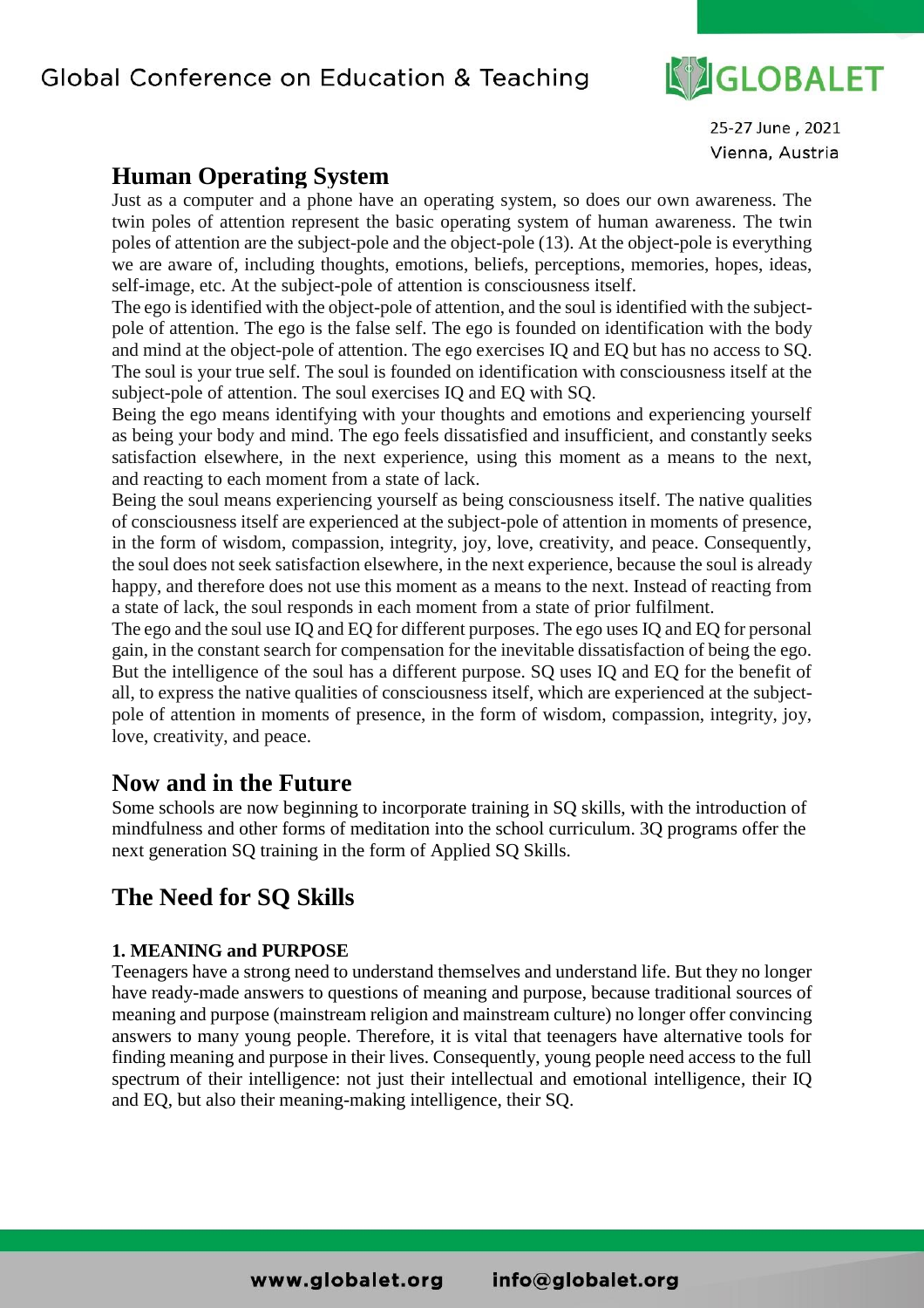

25-27 June, 2021 Vienna, Austria

#### **2. SELF-ESTEEM**

The ego's self-esteem is fragile and unreliable, because it depends on changing circumstances and passing states of mind and emotion at the object-pole of attention. But true self-esteem, based on SQ, is constant, secure and complete, because it depends on the native qualities of the true self at the subject-pole of attention. SQ skills therefore strengthen self-esteem.

#### **3. SELF-CONFIDENCE**

SQ is free of the ego's self-doubt and self-importance, and has instant access to the calm confidence of the true self. Therefore SQ, and not an ego-based self-image, is the real basis for reliable and enduring self-confidence.

#### **4. EMPATHY**

Empathy is a skill of emotional intelligence, and it represents the hope for the future of the world. But EQ cannot sustain empathy for long without access to the source of love and kindness that is inexhaustible, which can only be found beyond the ego. Consequently, without SQ as the foundation, empathy soon burns out, or finds only selective application to a limited circle of family, friends, and associates, and perhaps extending to ethnic group or nation, but excluding those outside of a restricted circle of care. SQ is therefore necessary to replenish empathy and extend it to all people without discrimination.

#### **5. RELATIONSHIPS**

Our brains are wired for love and connection, but the ego rewires them for fear and protection. That's why healthy and harmonious relationships are difficult unless you shift beyond ego. SQ skills are therefore needed to meet the challenges involved in all relationships, especially close personal relationships.

#### **6. IMPROVE ACADEMIC PERFORMANCE**

Academic success and achievement are not merely a matter of IQ. It's also necessary to use EQ and SQ for top performance in academic subjects (as in all other activities whether academic or not). SQ improves the application of IQ by improving focus and reducing distractions, and SQ increases EQ by enhancing sensitivity to the whole field of awareness.

#### **7. FULL POTENTIAL**

In order to attain their full potential, teenagers need access to the full spectrum of the dimensions of their intelligence.

#### **8. SOCIAL CHALLENGES**

SQ boosts self-esteem and self-confidence, and increases emotional intelligence, which makes it easier to meet challenges presented by new social situations that are a normal part of everyday life, especially when growing up.

#### **9. EXAM STRESS**

When you use the full spectrum of the dimensions of your intelligence you can pre-empt stress before it happens, rather than just react to stress after it happens. SQ skills therefore help to reduce the stress of exams.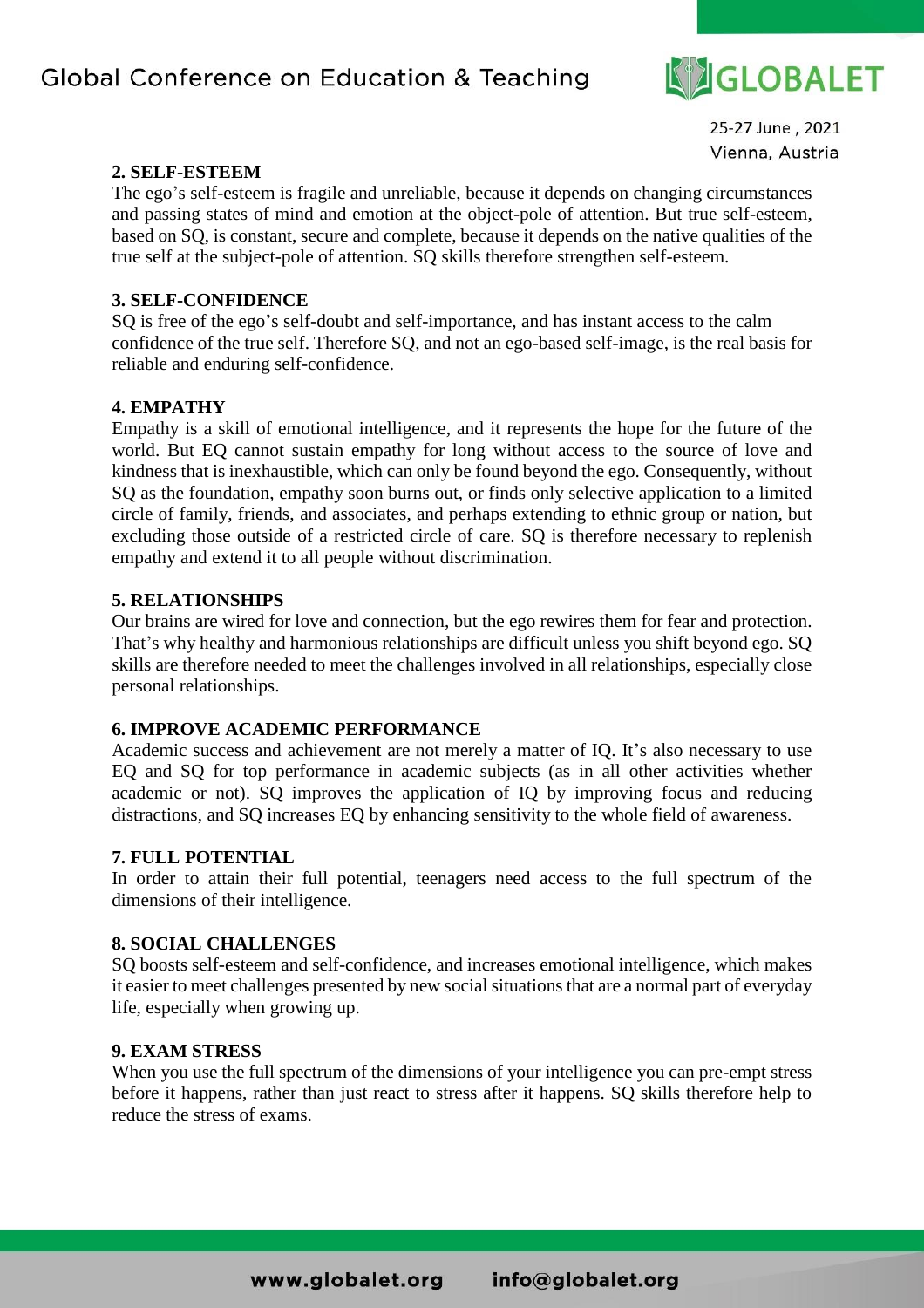

25-27 June, 2021 Vienna, Austria

#### **10. ANXIETY**

SQ connects to the source of peace and equanimity which is free of fear and worry. The more SQ, the less anxiety. Consistent use of SQ over time rewires the brain by a process of neuroplasticity and results in resetting anxiety to a lower level or even eliminating anxiety altogether.

#### **11. MENTAL HEALTH**

The statistics on teenage depression, anxiety, drug addiction, and suicide have all increased in recent decades. These statistics show a lack of SQ. Access to the full spectrum of intelligence is therefore protective of mental health. This is not surprising. Everything generally works better when all parts operate together. It's the same with the dimensions of our intelligence. Preventative Mental Health programs for teenagers are therefore recommended to include training in SQ in order to develop and balance all dimensions of intelligence for optimal mental health.

#### **12. REDUCE ANTI-SOCIAL BEHAVIOUR**

SQ skills reduce anti-social behaviour and bullying in teenagers and adults, both at school and later in the workplace.

#### **13. REDUCE DRUG ADDICTION**

SQ fosters social connections and reduces the need for substitutes for positive social connections, such as self-prescribed drug use. Training in SQ skills is therefore protective against recreational drug use and drug addiction.

#### **14. REDUCE SUICIDE RISK**

SQ feels beyond immediate emotional reactions and connects to the deeper inherent reality which is life-sustaining. The experience of SQ is therefore protective against self-harm. Consequently, training in SQ helps to reduce the risk of suicide.

#### **15. PROPAGANDA-PROOF**

In the absence of life-positive, fulfilling, and credible sources of meaning and purpose, young people are vulnerable to the propaganda of political extremism and religious bigotry, in search of the meaning and purpose that is missing in their lives. SQ makes up for this deficit by providing access to a higher dimension of intelligence beyond the ego.

#### **16. IMPORTANT WORK SKILLS**

SQ skills are increasingly necessary both at school and in the workplace. Students need training during school years in the transpersonal skills required to thrive later in the workplace, in the volatile, uncertain, complex, and ambiguous conditions they will encounter.

#### **17. IMPORTANT LIFE SKILLS**

SQ skills are necessary during school and after school and throughout the whole of life. SQ is required for achieving full potential and a life of meaning, purpose and fulfilment.

#### **18. MATURITY**

SQ capabilities are necessary for human maturity. Responding free of ego is the essence of responsibility.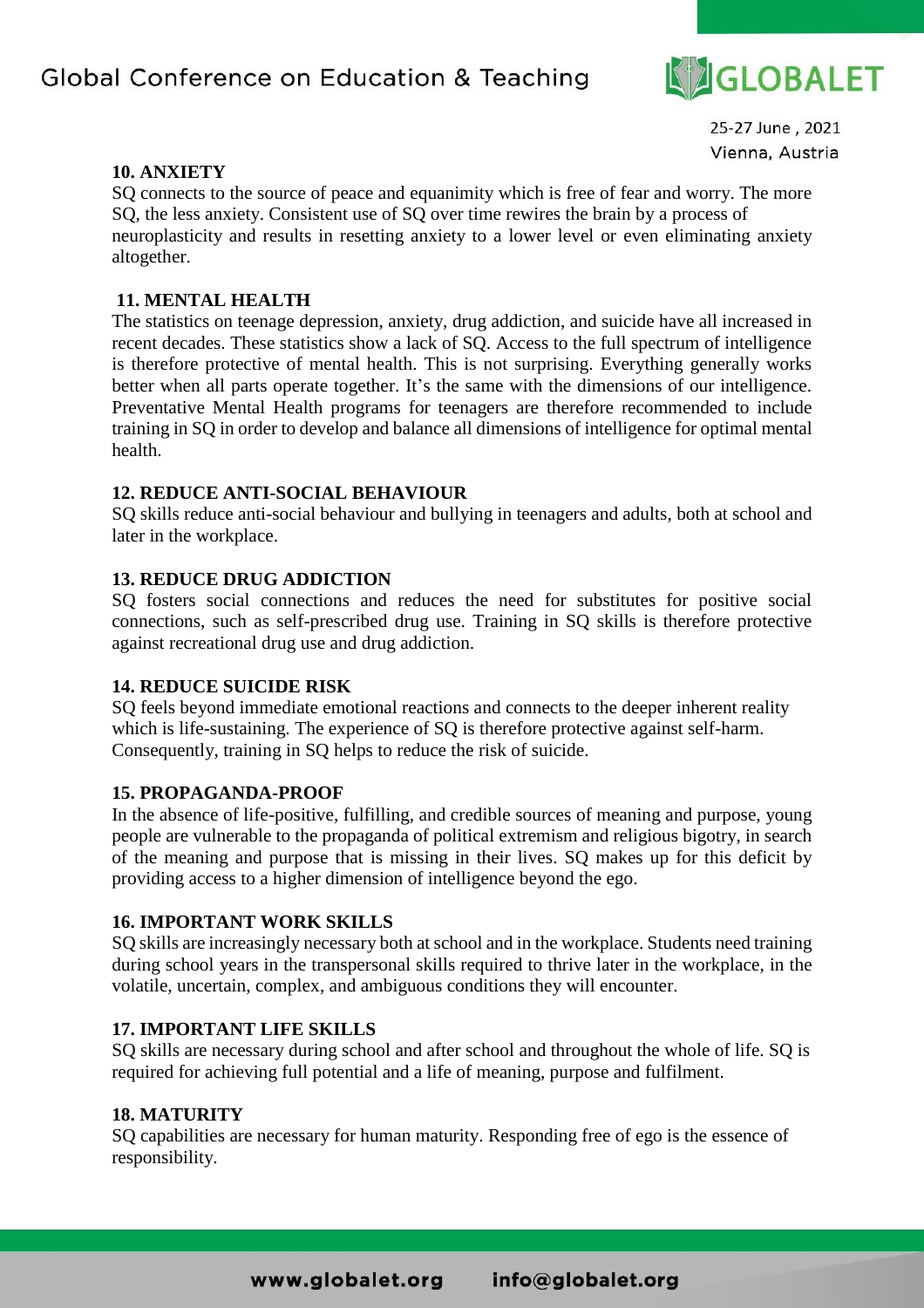

25-27 June, 2021 Vienna, Austria

#### **19. PARENTING**

SQ is the foundation of parenting skills. Selfless love is a basic requirement of caring for children.

#### **20. CITIZENSHIP**

SQ skills are needed to participate in a democracy. Critical thinking is necessary to discern truth from falsehood. By shifting beyond ego, SQ enhances critical thinking capabilities.

#### **21. HUMAN RIGHTS PROTECTION**

SQ skills are needed at a collective level in order to raise the standards of accountability in collective governance. Collective SQ is the foundation and guarantee of a society free of tyranny.

#### **22. SOCIETAL DEVELOPMENT**

The lack of collective SQ retards the development of society. Too many competing egos destroy collective benefits.

#### **23. COOPERATION AND TOLERANCE**

Collective SQ creates cooperation and tolerance between people at the interpersonal level, and between different groups in society, and between different cultures, religions, and nations.

#### **24. CULTURAL EVOLUTION**

Widespread adoption of spiritual intelligence as a personal code of conduct raises the standard of accountability in collective governance in response to public demand. When standards in governments and corporations are based on spiritual intelligence, the energy of love will turn into a social and political force, as never before in history. The inclusion of training in spiritual intelligence in the school curriculum therefore heralds a new era of social justice and human rights, which are the foundations of shared prosperity and peace.

### **The New Paradigm Whose Time Has Come**

Spiritual intelligence is not religious and does not require beliefs of any kind. Spiritual intelligence is entirely a matter of experiencing the truth of who you are.

Consider this: whatever arises to your attention, you are the one who is aware of it. Therefore, you are not your body and you are not your mind. Instead, you are the consciousness of your body and mind, including all the contents of your mind (all thoughts, all emotions, and all perceptions).

Therefore, no matter how sceptical you are, you cannot escape the essential truth that you are not your thoughts and emotions, but you are consciousness itself. Consciousness itself feels inherently peaceful, compassionate and loving. This is the essence of spiritual intelligence.

When we live with spiritual intelligence, it is a liberating experience because it frees us from the false doctrine of scientific materialism, which reduces human beings to machines and persuades us that life is nothing more than a random biological accident.

Scientific materialism represents the most painful and most deranged limitation of the conditioned mind in contemporary mainstream culture, and is responsible for extremes of existential angst that have driven millions of people to inconsolable desperation and despair.

> www.globalet.org info@globalet.org